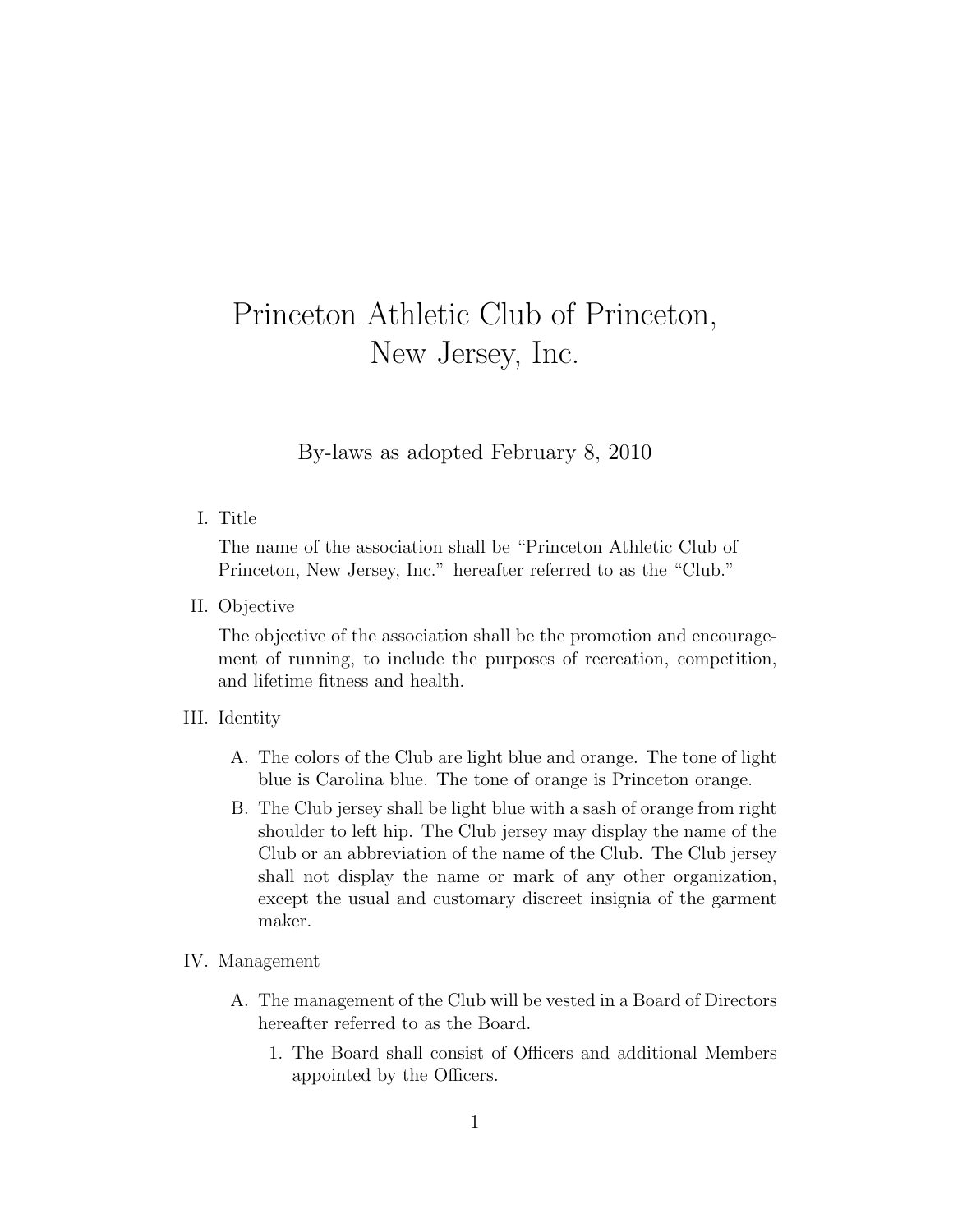- 2. Every member of the Board shall be a member of the Club.
- 3. A quorum of the Board consists of one more than one third of the Board Members.
- 4. A quorum is necessary for the Board to act.
- 5. Action may be taken by a majority vote of Board Members present.
- B. Officers
	- 1. Four Members of the Club will be elected as Officers: President, Vice President, Secretary and Treasurer.
	- 2. The immediate past President is an officer.
	- 3. Terms of Officers will be one year.
	- 4. The Officers may appoint additional Members of the Board with terms to run concurrently with the current Officers' term.
	- 5. A majority of the Officers may act to appoint or remove an additional member of the Board.
- C. Duties of the Officers
	- 1. President
		- a) Presides over meetings
		- b) Represents the Club to other organizations
		- c) Calls special meetings and Board meetings
		- d) Appoints committees and chairpersons
		- e) Calls election of Officers
		- f) May sign checks on the Clubs account
	- 2. Vice President
		- a) Presides over meetings in the absence of the President
		- b) Has the other powers and duties of the President if the office of the President is vacant
		- c) Verifies the Secretarys report of election results
		- d) Has other duties as delegated by the President
		- e) Records minutes of Board meetings in the absence of the Secretary
	- 3. Secretary
		- a) Records minutes of Board meetings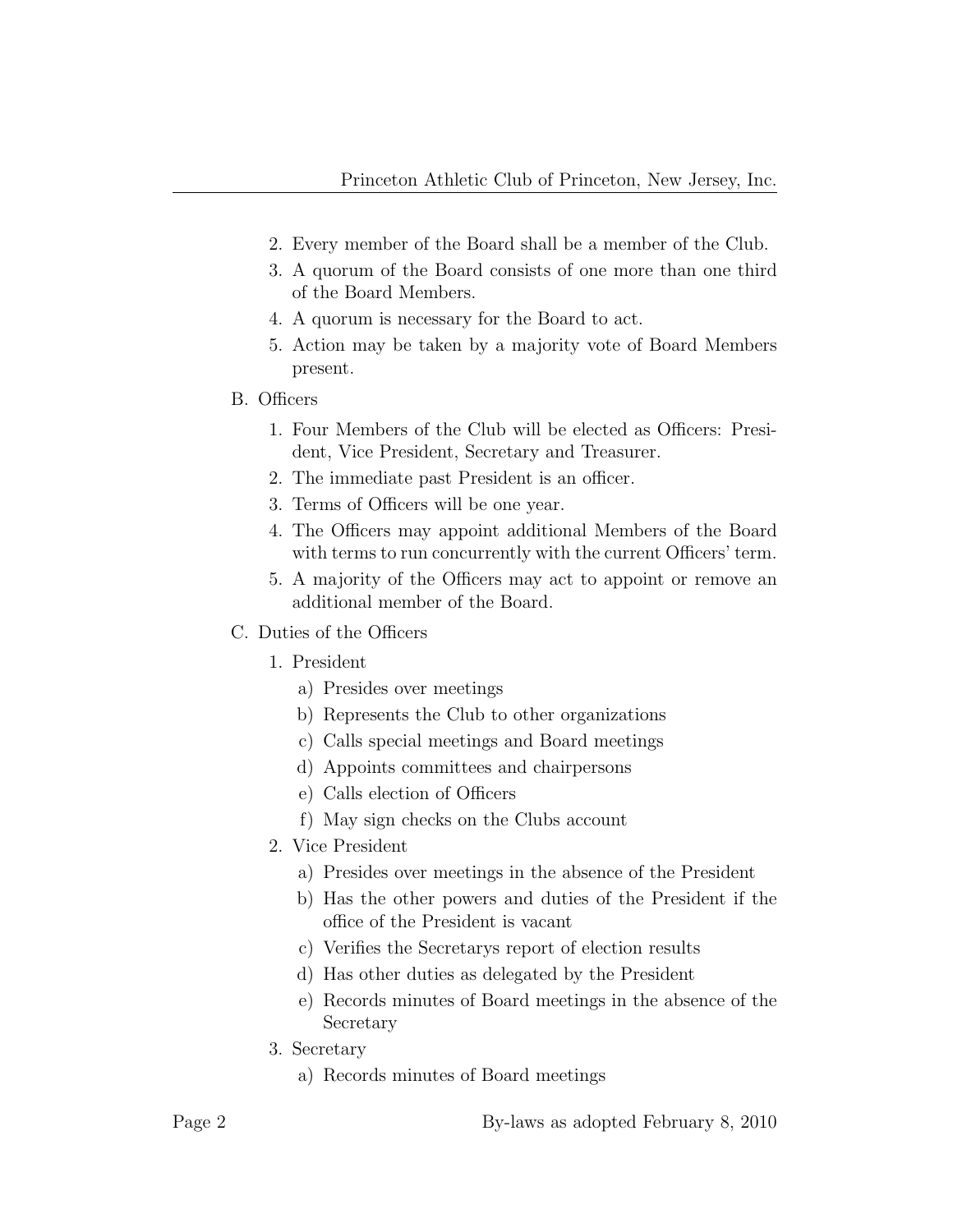- b) Maintains archive of minutes, agendas and other club documents
- c) Counts ballots for voting issues
- 4. Treasurer
	- a) Accounts for all Club funds and reports the state of the Treasury to the Board
	- b) Files tax forms
	- c) Keeps Club insurance current
	- d) Obtains and distributes insurance certificates for Club events
	- e) May sign checks on the Clubs account
- 5. Past President
	- a) Provides beneficial expertise and information to the Board and others
	- b) Presides over meetings in the absence of both the President and Vice President
- D. Additional members of the Board.
	- 1. The Board may create additional Members of the Board and specify their duties.
	- 2. If a new position is retained for more than one year, the job description shall be appended to Annex A to these by-laws.

## V. Procedure

- A. Election of Officers
	- 1. Officers shall be elected annually.
	- 2. The President shall appoint a nominating committee, with a minimum of two Club members.
	- 3. Additional nominations for Office may be made in writing to the President by November 1. Such nominees must be seconded and also have documented approval of the nominee.
	- 4. The election will be held by ballot distributed as most appropriate to encourage a majority of members to vote, including in a printed newsletter edition, email ballots, and written notes.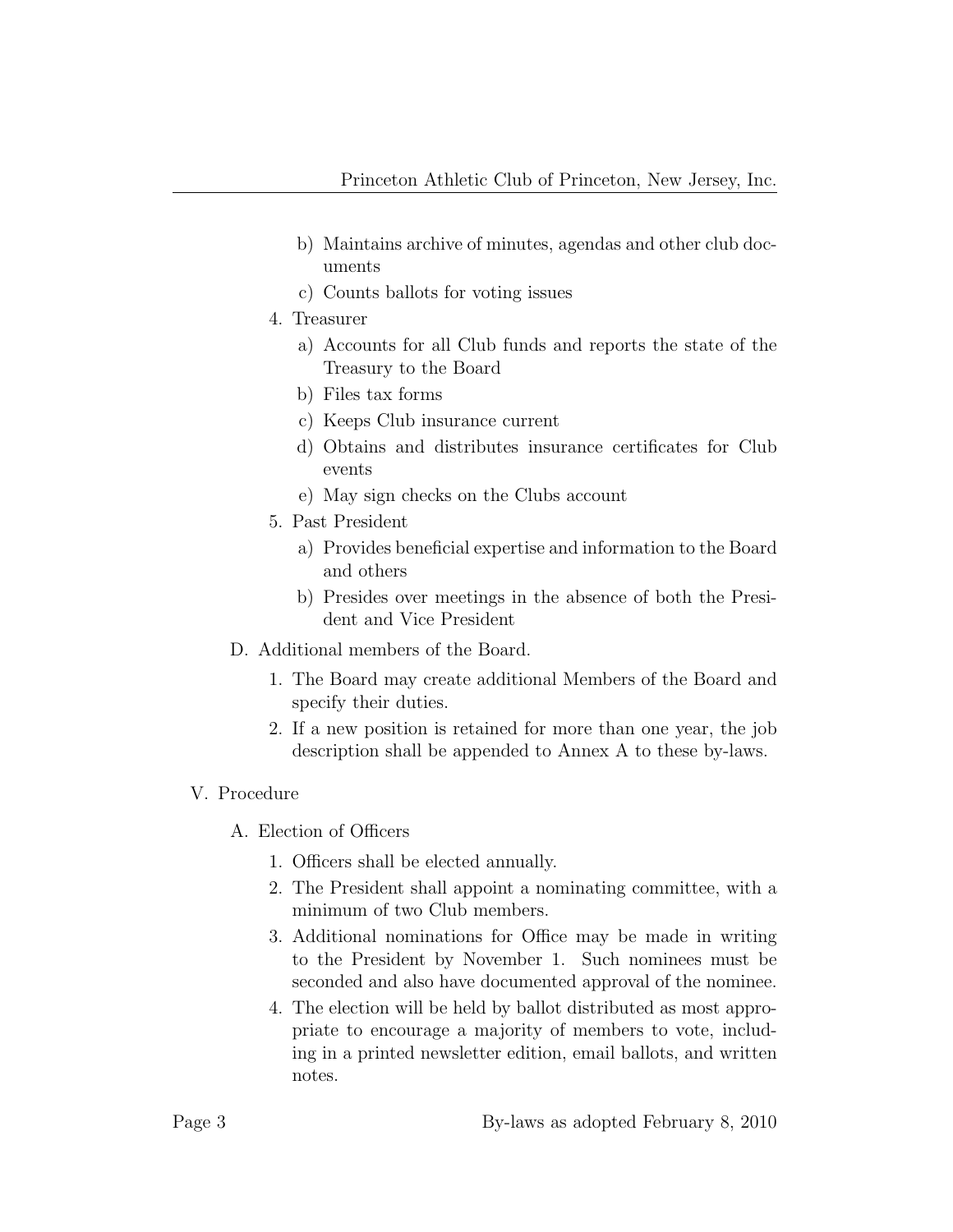- a) Every submitted ballot must include club members name for the purpose of membership verification.
- b) The balloting period will be December 1-15.
- 5. Votes will be sent to the Secretary for tabulation; the Vice President shall verify the results.
- 6. The results of the election shall be published in January.
- B. Removal of Officers
	- 1. A vote for removal of an Officer may take place at a regularly scheduled Board Meeting.
	- 2. Officers may be removed by a 75% vote of Board Members
- VI. Membership
	- A. The Officers shall decide upon a fee structure and membership categories for each membership year.
	- B. The Board may approve life memberships for persons who have shown outstanding and exemplary service to the Club. No membership fees are due of life members.
- VII. Amending the by-laws
	- A. Amendments to these by-laws can be made in one of two ways:
		- 1. By 75% of Club members who are present at a meeting open to the full membership and who choose to cast a vote; such a meeting is open to the full membership, and the meeting and the proposed amendment must be announced at least two weeks in advance; or
		- 2. by a majority of club members voting by ballots distributed to the full voting membership
	- B. Approved amendments will be effective upon completion of the approval process, but all Officers will serve out the remainder of their terms.
- VIII. Dissolution.

Upon dissolution of the Club, the Board members of the Club shall dispose of all assets, after creditors have been paid, by contribution to a tax exempt organization under section  $501(c)(3)$  of the IRS code.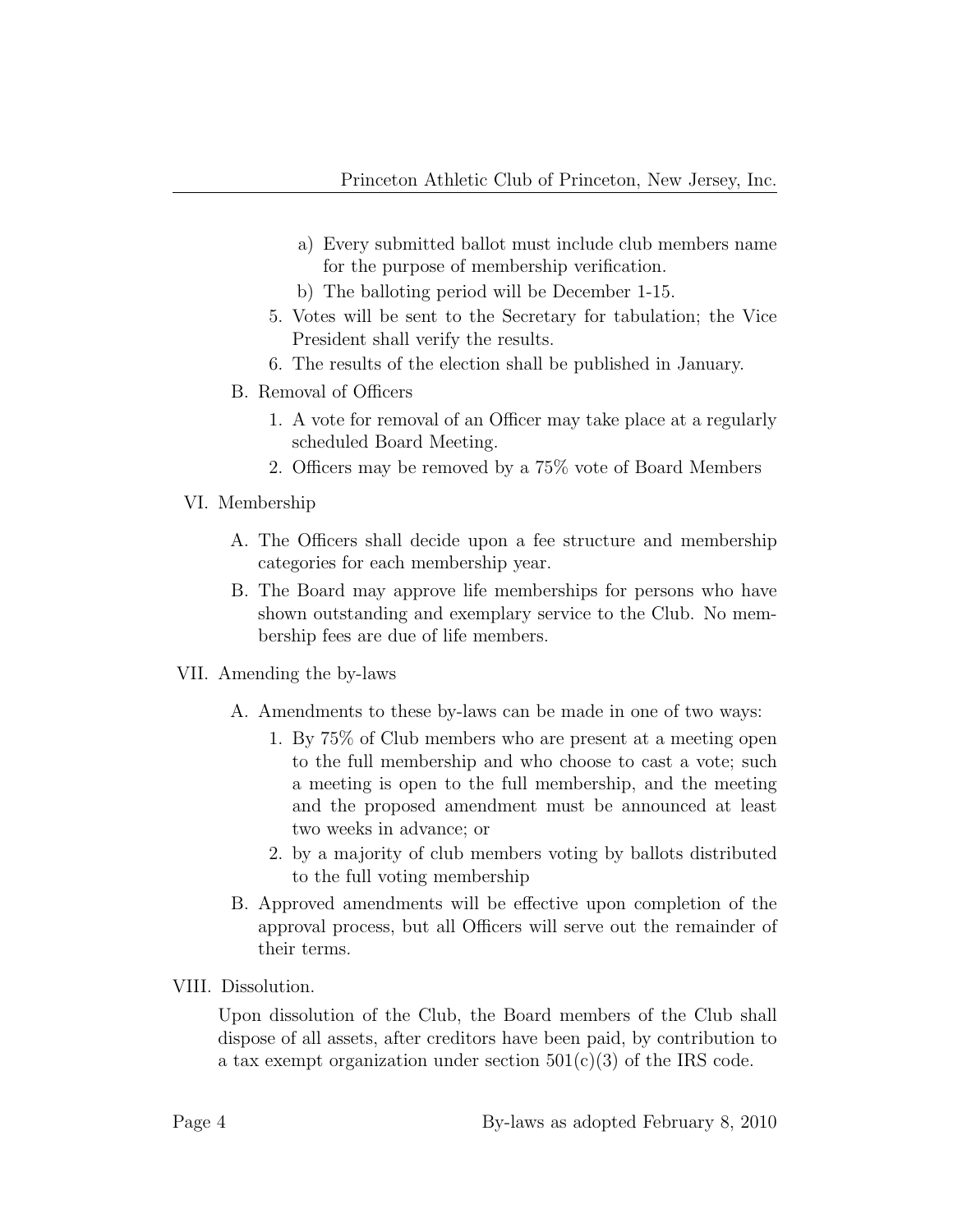Annex A. Job descriptions for Additional Members of the Board

- 1. Race Director for a Club Race
	- a) Each Club Race has a Race Director who shall  $may^1$  be appointed a member of the Board.
	- b) The Race Director may make appointments to a Race Committee. The functions of the Race Director may be delegated to the Race Committee members.
	- c) The Race Director is responsible for planning, promoting and managing a Club race and has the following duties:
		- i. Preparing and distributing the entry form
		- ii. Providing publicity to the news media and other local running Clubs
		- iii. Ensuring that all equipment is needed at the race
		- iv. Certifying (as needed) and marking the race course
		- v. Printing course maps for distribution
		- vi. Confirming and obtaining all local permits, if necessary
		- vii. Obtaining an insurance certificate
		- viii. Contracting with a timing company, if necessary
		- ix. Contracting with medical personnel, if necessary
		- x. Procuring race bibs, pins, clipboards and other material required for day-of registration
		- xi. Purchasing awards, if necessary
		- xii. Purchasing refreshments and organizing water stops
		- xiii. Obtaining and coordinating race day volunteers for the following tasks:
			- 1) Perform registration and check in
			- 2) Manage the finish line
			- 3) Operate water stops
			- 4) Perform as course marshals
			- 5) Provide traffic control
			- 6) Manage refreshments

<sup>1</sup>Revised January 8, 2017